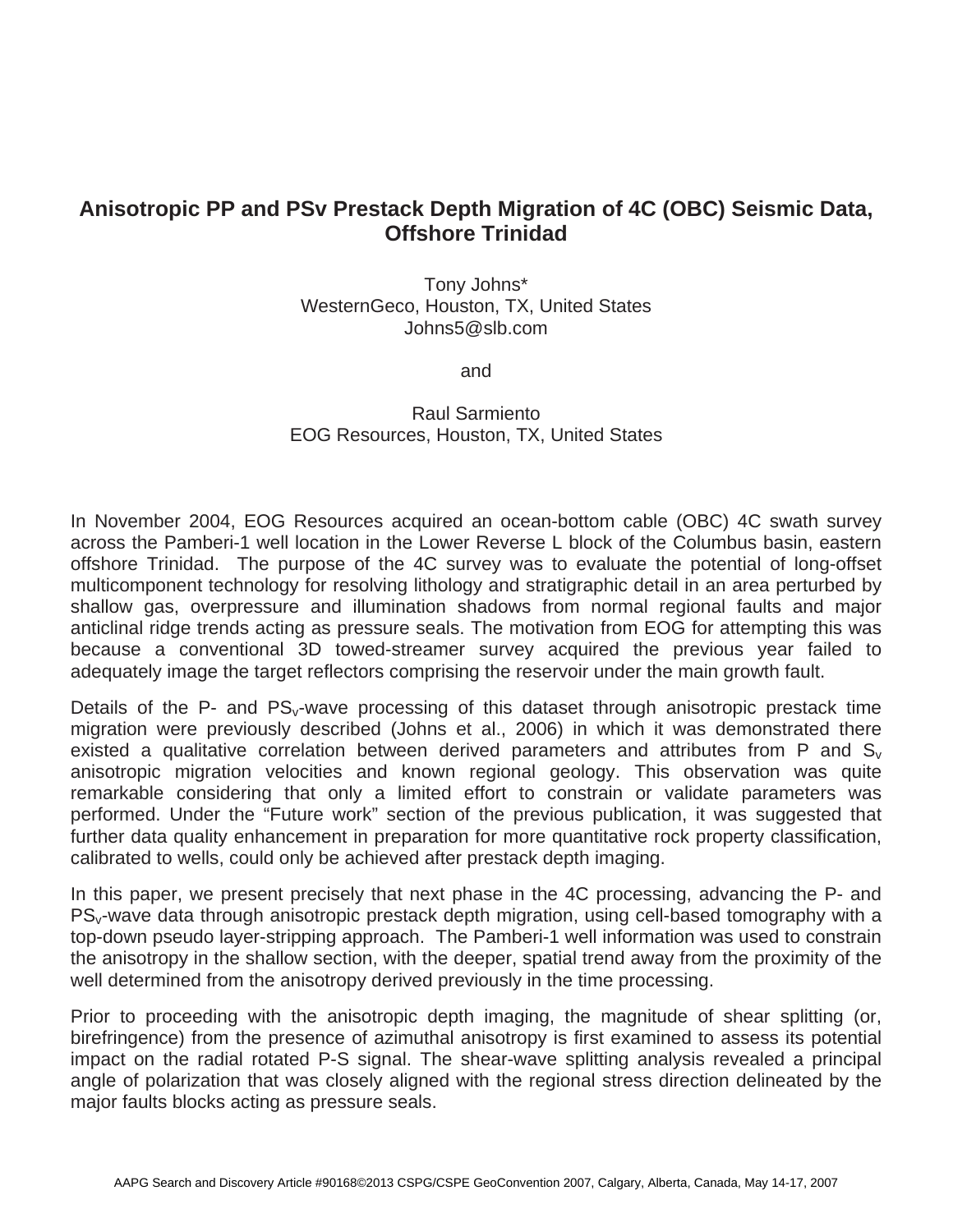### **Azimuthal Anisotropy**

Azimuthal anisotropy, as opposed to polar anisotropy (VTI/TTI) accounted for in traveltime ray tracing of prestack depth migration, can cause shear waves to split into fast  $(S_1)$  and slow  $(S_2)$ components, propagating orthogonal to each other. Depending on the difference between  $S_1$  and  $S<sub>2</sub>$  and thus the magnitude of azimuthal anisotropy, the polarization could result in reduced resolution of the radial (source-receiver azimuth) PS rotated signal due to the destructive interference of fast and slow shear energy. Numerous papers on shear splitting have been previously published, such as Probert and Kristiansen (2003), which demonstrate the importance of identifying and measuring azimuthal anisotropy on PS data.

Evidence of shear splitting was initially noted from inspection of the PS radial and transverse QC stacks with simple asymptotic binning. Detrimental dimming on the radial PS stack was not evident; however it was still considered important to quantify the magnitude of potential shear splitting from azimuth rotation analyses on common receiver gathers. These analyses were performed on 500-m limited-offset 3D azimuth bins, every 1 km, along the northernmost receiver line of the swath. Despite this 4C survey being acquired predominantly inline, the inner 500-m offset range is comprised of a full 3D distribution of azimuths and could be utilized to identify and measure the polarization of the converted-wave data from analysis of shear splitting.

Prior to examining the azimuthal variation on the converted-wave data, it is first necessary to verify the vector orientation and fidelity of the OBC detectors, as recorded by the individual geophone accelerometer components, Z, X, and Y. The detector orientation is confirmed by analyzing the relative energy or polarization of the direct arrivals and computing the rotation angle about each of the Z, X, and Y axes. Thereafter, common  $45^\circ$  azimuth traces from each of the horizontal X and Y component receiver gathers are generated and are found to exhibit impressive correlation, consistent with the OBC system's reputation for excellent vector fidelity. The visual comparison was so convincing that further hodogram analysis was deemed unnecessary.

Once satisfied with vector fidelity so that integrity of the shear splitting analysis is assured, attention then focused on deriving full 360° azimuthal analyses on the offset-limited common receiver gathers using sets of raw X-Y component and radial-transverse rotated data. Polarization analysis was conducted on the transverse data through detection of polarity flips every 90° change in azimuth using a "snowflakes" time-slice display scheme as described by Bale et al. (2000), and elegantly exploited by Olofsson et al. (2003) and Probert and Kristiansen (2003). In the absence of azimuthal anisotropy, a rotation is not observed and the maximum "snowflake" response aligns with the common acquisition coordinate system. The polarization results at different time slices on the southern set of three receiver locations, where the radial sinusoidal effect is clearly evident, revealed a noticeable rotation in the principal axis of polarization below 1.0 s. From analysis of the earliest arrivals of the radial over the sinusoidal responses at each receiver analysis location it is possible to distinguish between  $S_1$  and  $S_2$ . Results indicated the fast orientation of polarization is parallel to the regional normal fault trend and is consistent with the known dominant stress fields within each major fault block.

Analysis over the central and northern set of receiver gathers show less residual coherent energy on the transverse and minimal azimuthal variation in velocity. These results are consistent with the transverse stack and indicate less evidence of shear splitting. The polarization analyses at different time slices below 1.0 s reveal a rotation of only a few degrees. Therefore, the strongest evidence of shear splitting, as hinted on the transverse stacks, is constrained to the southern onethird of the swath on the upthrown side of the major fault and is less prevalent elsewhere in the survey.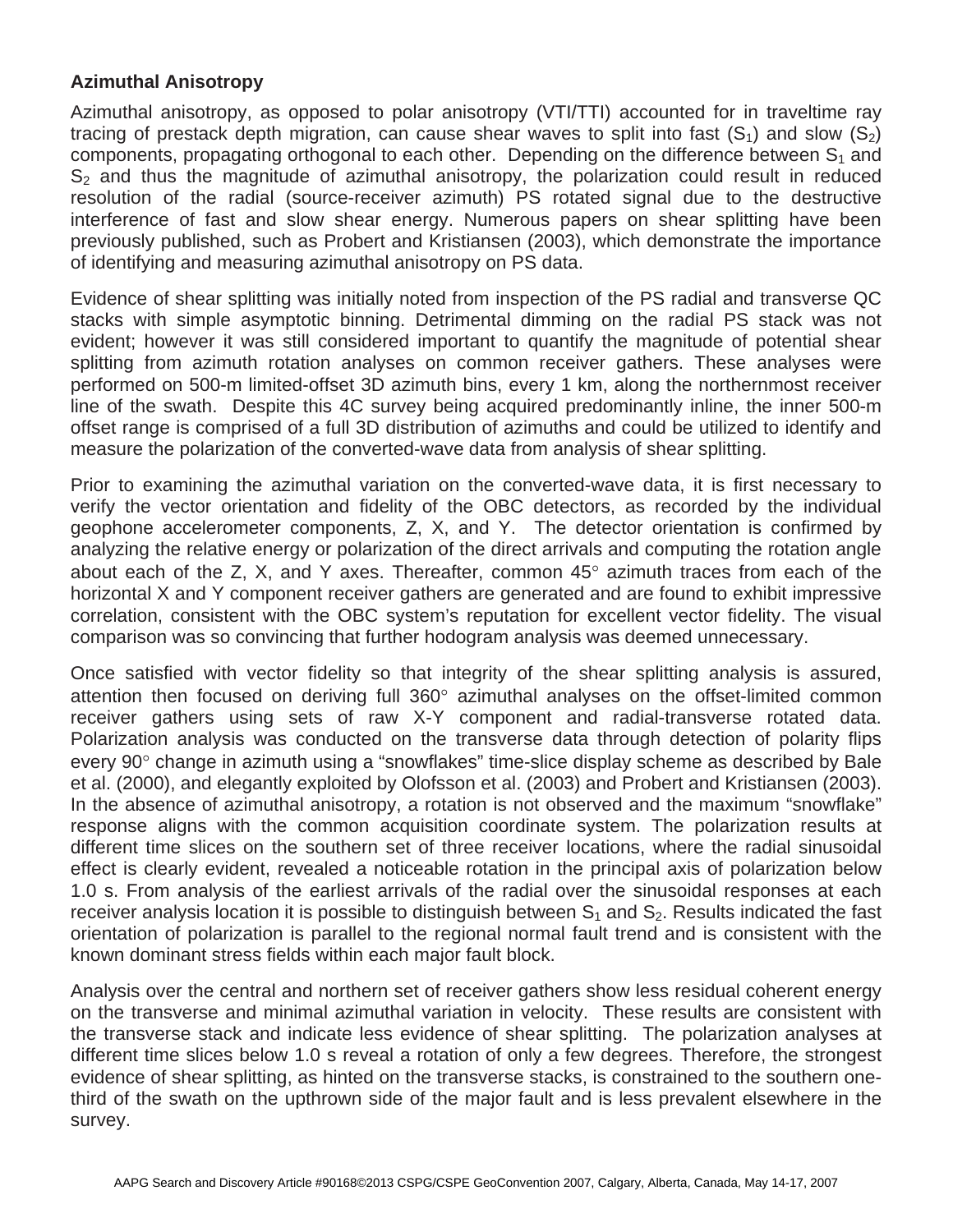## **Anisotropic Prestack Depth Migration**

Knowledge of the restrained impact of the azimuthal anisotropy on the PS data provided the necessary confidence to use the preprocessed radial (source–receiver direction) rotated data as input to the PS PrSDM. Special compensation from Alford rotation with layer-stripping correction was not considered essential. For the P-wave, the selected input was the preprocessed PZ data that had been summed using a non-linear PZ combination technique (Moldoveanu, 1996) to deghost receiver-side water-layer multiples.

In the application of PrSDM, a Kirchhoff depth imaging algorithm was selected, that had been routinely adapted to account for PS<sub>v</sub>-waves with anisotropy and dual surfaces (for the different source and receiver datums from OBC acquisition). Compensation for anisotropy was based on Thomsen's weak anisotropy relationship for a VTI medium (Thomsen, 1986), using parameters  $\delta$ and  $\varepsilon$ . Anisotropy has a greater influence on the description of the velocity for S-wave than with P-wave because the ratio of the square of the vertical  $V_p/V_s$  ratio is  $>> 1$  in the expression for the  $S_{v}$  velocity as a function of phase angle, vertical  $P$ - and S-wave velocity and Thomsen's anisotropy parameters. Of course, the challenge was deriving a valid velocity model to apply in the Kirchhoff PrSDM. That is, a model that produces flat common image point (CIP) gathers across positive and negative offsets, for optimized stack response, and correlates equivalent events on both P- and  $PS_v$ -wave depth sections at the correct depth confirmed by well data. For this project, the velocity analysis of residual moveout on CIP gathers was performed using a cellbased (gridded) 3D reflection tomography approach. Gridded models allow more flexibility to represent velocity variations that are not easily interpreted from structural dependency in the seismic and are applicable to regions such as the Gulf of Mexico and offshore Trinidad. Due to the inability to perform P- and S-wave tomographic updates simultaneously, the initial priority was to focus on the PZ data and derive a good V(P) model before proceeding to run tomography on the PS data. The work flow that was adopted is summarized as follows:

- 1. Prestack depth migrate the PZ data with an initial smoothed isotropic P-wave velocity field, derived from the previous time processing.
- 2. Update isotropic V(P) iteratively from residual velocities using CIP tomography to the flatten gathers.
- 3. Update V(P) with anisotropy to tie depths at the Pamberi-1 well location deriving both  $\delta$ and  $\epsilon$  to flatten gathers over the shallow depth range of the well.
- 4. Incorporate the Annie  $\eta$  (Sayers and Johns, 1999) VTI model from the previous time processing to represent the anisotropy below and beyond the proximity of the well. In this instance it was decided to hold  $\delta$  constant with  $\epsilon$  spatially varying.
- 5. Migrate PZ with the updated anisotropic V(P) model.
- 6. Migrate PS data anisotropically with the updated anisotropic V(P) and initial smoothed  $V(S)$  derived from the anisotropic  $PS_v$  time processing.
- 7. Update V(S) model iteratively from residual velocities using CIP tomography to flatten PS gathers.
- 8. Revise V(S) to register PZ and PS events in depth. Modify  $\varepsilon$  and  $\delta$  as per the original VTI n field.
- 9. Reiterate with decreasing scalar wavelength using the PS tomography to solve for residual anisotropy ( $\varepsilon$  and  $\delta$ ) until solution converges.

The methodology was carried out adopting a top-down layered approach, prioritizing the shallow section first before progressing deeper. For each iteration in the  $P$ - and  $PS_v$ -wave workflow, the positive and negative offsets were migrated separately to allow determining the residual moveout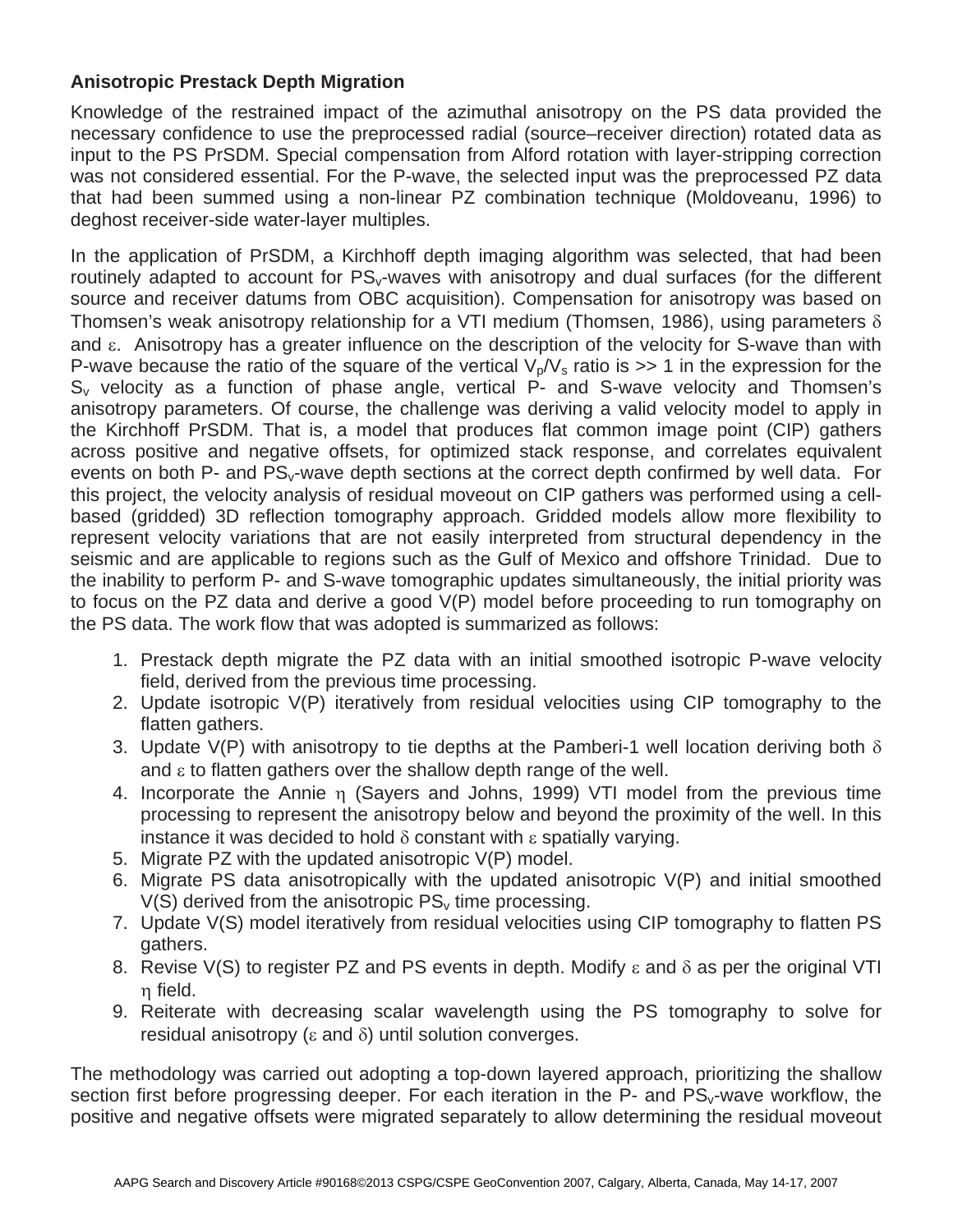independently, but solved simultaneously for an update of V(P) in the case of PZ, or V(S) in the case of the PS data. The advantage of having previously performed detailed prestack time processing meant that the V(P) and V(S) starting models were reliable and that an initial spatially varying anisotropic field could be incorporated early into the workflow. The Pamberi-1 well log contained no shear information, so the well tie was performed on P-wave (PZ) data only. Nevertheless, the log provided a derived 1D set of Thomsen parameters over the 3-km depth interval of the well that could be merged with the 3D VTI model from the time processing. Deeper than 3 km it was initially assumed  $\delta = 0$  with  $\varepsilon$  equating simply to the spatially varying n parameter, in accordance with the (Thomsen, 1986) equation:

$$
\eta = (\epsilon - \delta) / (1 + 2\delta) \tag{1}
$$

The anisotropic Thomsen parameters were further updated after the PZ and PS depth images were registered to determine the depth discrepancy between the two volumes, as per step 8 in the workflow. For this process to be successful, it is crucial to interpret equivalent horizons on both wave modes. This challenge is compounded by the fact that the shear and acoustic reflectivities are generally different, so the key is to identify common geological features, such as faults, and map these to a series of horizons. The event correlations were originally interpreted on the depthto-time converted sections to validate the implied interval  $\gamma_0$  ratios. The identified registered horizons were then transferred to the PZ and PS PrSDM sections to deduce the depth discrepancy. A 7% mistie, on average, was measured between the PS and PZ in the 600m to 3400m depth range, requiring pull-up on the PS depth section, equivalent to a reduction in V(S).

#### **Results**

Preliminary prestack analysis of the raw and radial rotated converted-wave data indicated evidence of mild shear splitting from azimuthal anisotropy attributable, in part, to dominant regional stress fields delineated by major fault blocks. The advantage of the detectors exhibiting near-perfect cross-component vector fidelity and orientation facilitated the identification and measurement of principal azimuths of shear-wave polarization on the PS data. It was encouraging to observe that the principal azimuth of polarization agreed closely with known regional lateral stress field orientation for the area. The polarization to  $S_1$  and  $S_2$  was restricted to a rotation of 15 $^{\circ}$  or less from the survey's natural acquisition orientation, and appeared to have minimal detrimental impact on the final radially rotated PS data quality.

After several iterations of constrained cell-based tomography with progressively smaller scale lengths (smoothing) and the necessary incorporation of anisotropy, the resultant  $P$ - and  $PS_v$ -wave PrSDM sections are found to exhibit an enhancement in structural detail and continuity, together with improved P-P to  $P-S_v$  correlation of target events, across the main fault (Figure 1). The inclusion of anisotropic (VTI) properties from the previous prestack time processing, subsequently updated after well control and P-P to P-S event registration, produced a significant improvement in  $PS_v$  imaging; more so than the impact noted in the P-wave migration. Furthermore, better flattening of the  $PS<sub>v</sub>$  depth gathers over the entire positive and negative 10-km offset range was observed, across the main fault, which is important for future AVO/inversion work in the extraction of rock property attributes. Although raypath asymmetry (Thomsen, 1999) and lateral heterogeneity is causing significant variation in the  $PS<sub>v</sub>$  reflectivity, structurally there is a better depth consistency match between the positive- and negative-offset PrSDM sections than that noted on the time-processed data, increasing confidence in the  $PS<sub>v</sub>$  depth interpretation.